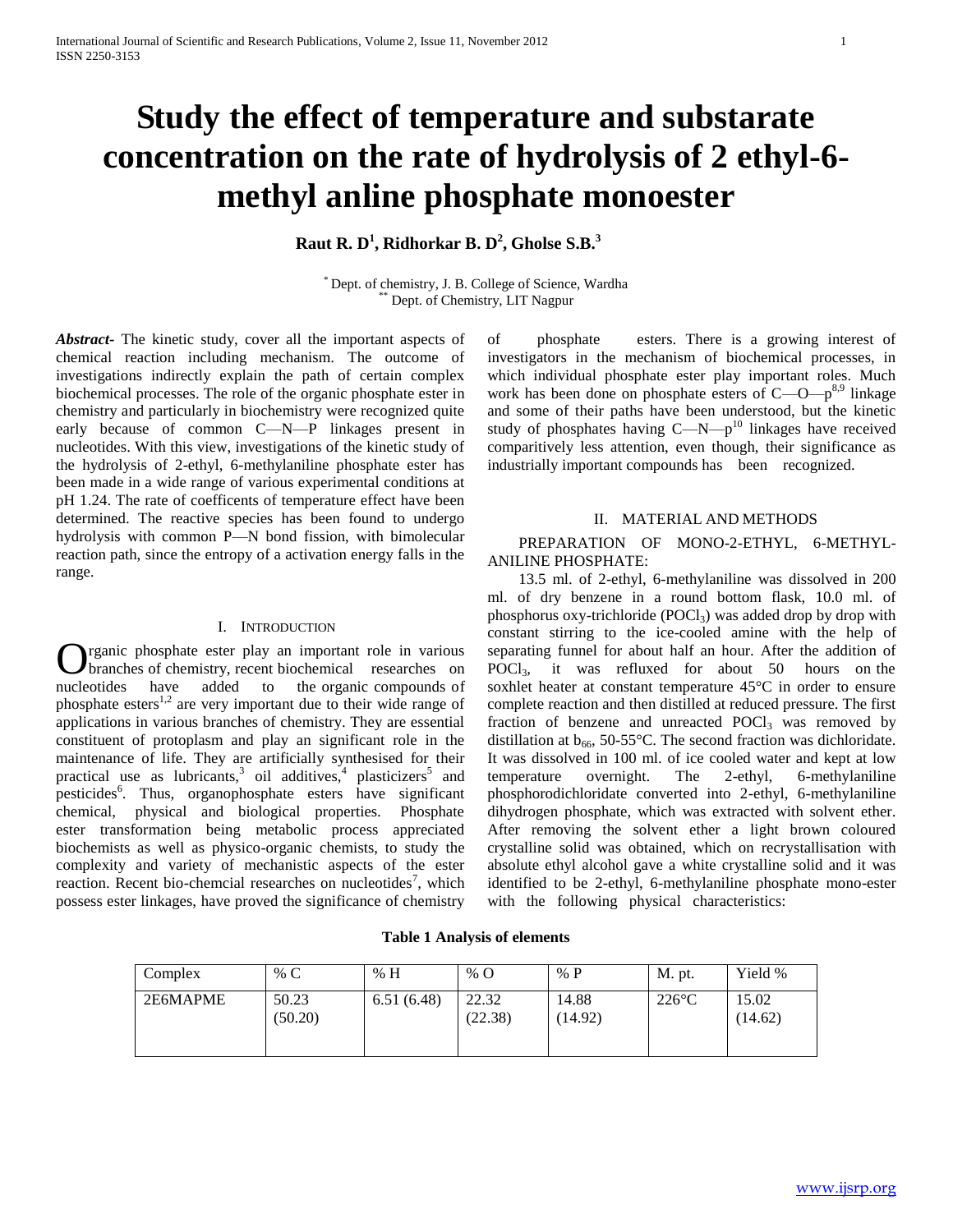| Complex | N-H                    |                        | Aromatic   | $-C = C$ | $-P=0$ |       | Substit. |
|---------|------------------------|------------------------|------------|----------|--------|-------|----------|
|         | stretching             | stretching             | ester      |          |        | OН    | ring     |
| 2E6MAPM | $3450 \text{ cm}^{-1}$ | $2960 \text{ cm}^{-1}$ | $1718$ cm- | 1560 cm- | 1280   | 170cm | 770 cm   |
|         |                        |                        |            |          | cm-    |       |          |

### **Table 2 The infrared spectrum of mono-ester**

#### III. RESULTS & DISCUSSION

 Contribution of the hydrolysis via neutral species of 2 ethyl, 6-methylaniline phosphate mono-ester has been found in acid and alkaline medium. The hydrolysis of neutral species has been found to associated with conjugate acid species as well as mononegative species in alkaline media respectively. Therefore, the hydrolysis of neutral species in acid region from 1.0 to 6.0 mol. dm.<sup>-3</sup> HCl. The overall rate of hydrolysis in alkaline region can be estimated at different hydrogen ion concentration, Almost all the phosphate mono-ester have been found to dissociate almost completely at about pH 4.17. The maxima at pH 4.17, where the hydrolysis of mono-ester may be presumed to occur by exclusively it's mononegative species. Consequently, the fractions of mononegative species at this pH value may be taken to almost unity (0.999).

# IV. EFFECT OF TEMPERATURE

 Kinetic study of the hydrolysis of 2-ethyl, 6-methylaniline phosphate mono-ester has been made at 97°, 90°, 85° and 80°C at pH 1.24, where major contribution to the overall hydrolysis is made by neutral species. A series of systematic kinetic runs were performed to ascertain the molecularity of the reaction or bond fission. The rate coefficients of temperature effect have been determined and summarised in Table-3.

Linearity of the plot shows the uniformity of the reaction in the temperature ranges used. The plot of (Fig. I) gave a negative slope, the values of which have been used to determine Arrhenius parameters by the equation Table-4 summarises the Arrhenius parameters for the neutral species. The reaction via neutral species have been found to hydrolyse bimolecularly, since, the entropy of activation ( $\Box$  S\*=30.74 e.u.) fall in the range of bimolecular hydrolysis, because the value of entropy is found to be highly negative, the value of frequency factor  $(A=4.01x10^6 \text{ sec}^{-1})$  is not greater than  $10^{12}$  and energy of activation  $(AE = 19.22 \text{ KcaLmol}^{-1})$  is less than 25 K.Cal.mol<sup>-1</sup>. Hence, the reaction proceeds via neutral species, shows bimolecular nature of hydrolysis. Fission of the P—N bond in the hydrolysis of neutral species may be difficult without the help of water because even conjugate acid species have been found to hydrolyse bimolecularly. Therefore, the probability of bimolecular hydrolysis via neutral species is more expected with the above range of the Arrhenius parameters.

#### V. EFFECT OF SUBSTRATE CONCENTRATION

 Determination of kinetic order has been done by carrying out kinetic runs at 1.24 pH using different substrate concentration. The rate coefficients have been summarised in Table-5, which have decreased the value of rate constant. The results show that the rate constants have been found to be independent of the initial concentration of mono-2-ethyl, 6 methylaniline phosphate, which is apparent from the table. Consequently the solvatic reaction proceeds via. Pseudo first order reaction.

**TABLE-3 ARRHENIUS PLOT DATA FOR THE RATE OF HYDROLYSIS OF MONO-2-ETHYL. 6-METHYLANILINE PHOSPHATE AT DIFFERENT TEMPERATURES VIA NEUTRAL SPECIES.**

| pH   | $t^{\circ}C$ | $T.K$ (abs.) | $10^5 X^{\pm}$ | $10^5$ .K <sub>e</sub><br>$min^{-1}$ )<br>$(mod. dm^{-3}$<br>(Obsd.) | $5 + log K_e$ |
|------|--------------|--------------|----------------|----------------------------------------------------------------------|---------------|
| 1.24 |              | 370          | 270.3          | 107.03                                                               | 2.03          |
| 1.24 | 90           | 363          | 275.5          | 33.65                                                                | 1.53          |
| 1.24 | 85           | 358          | 279.3          | 13.50                                                                | 1.13          |
| 1.24 | 80           | 353          | 283.3          | 5.72                                                                 | 0.76          |

| TABLE-4 Arrehenius parameters fot the rate of hydrolysis of mono-2ethyl 6 methyl phosphate via neutral species |  |  |  |
|----------------------------------------------------------------------------------------------------------------|--|--|--|
|                                                                                                                |  |  |  |

| HC1<br>$(mod.dim.^3)$ | <b>PARAMETERS</b>                                                   | Entropy - $\Box$ $\overline{S}$<br>(e.u.) |       |
|-----------------------|---------------------------------------------------------------------|-------------------------------------------|-------|
|                       | Energy of activation $(E)$ (K.cal.   Frequency<br>mol. <sup>1</sup> | factor (A) $(Sec^{-1})$                   |       |
| 1.24                  | 19.22                                                               | $10.39 \times 10^{6}$                     | 30.74 |